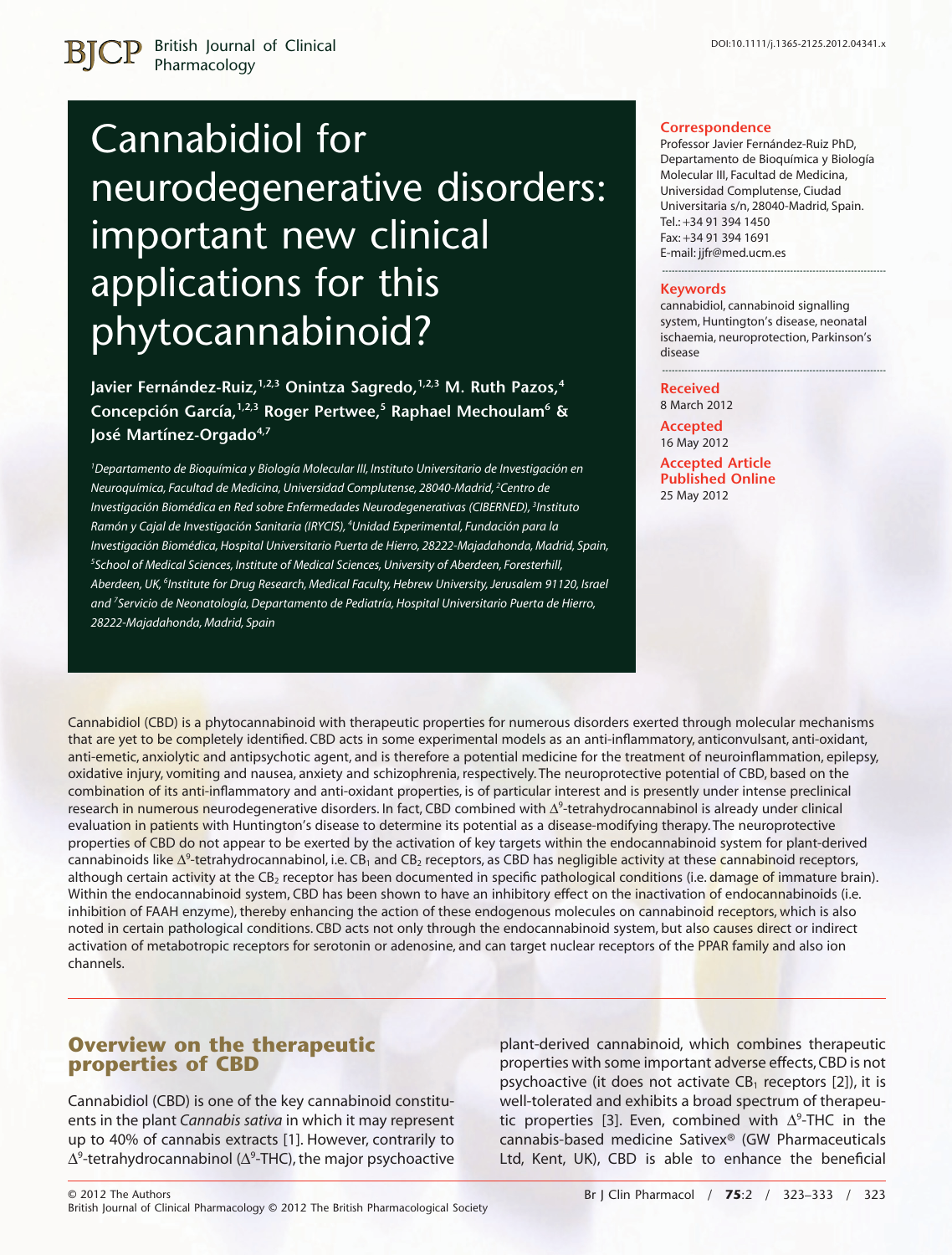properties of  $\Delta^9$ -THC while reducing its negative effects [4]. Based on this relatively low toxicity, CBD has been studied, even at the clinical level, alone or combined with other phytocannabinoids, to determine its therapeutic efficacy in different central nervous system (CNS) and peripheral disorders [3]. In the CNS, CBD has been reported to have anti-inflammatory properties, thus being useful for neuroinflammatory disorders [5], including multiple sclerosis for which CBD combined with  $\Delta^9$ -THC (Sativex®) has been recently licenced as a symptom-relieving agent for the treatment of spasticity and pain [6]. Based on its anticonvulsant properties, CBD has been proposed for the treatment of epilepsy [7–9], and also for the treatment of sleep disorders based on its capability to induce sleep [10]. CBD is also anti-emetic, as are most of the cannabinoid agonists, but its effects are independent of  $CB<sub>1</sub>$  receptors and are possibly related to its capability to modulate serotonin transmission (see [11] and below). CBD has antitumoural properties that explain its potential against various types of cancer [12, 13]. Moreover, CBD has recently shown an interesting profile for psychiatric disorders, for example, it may serve as an antipsychotic and be a promising compound for the treatment of schizophrenia [14–17], but it also has potential as an anxiolytic [18] and antidepressant [19], thus being also effective for other psychiatric disorders. Lastly, based on the combination of its anti-inflammatory and anti-oxidant properties, CBD has been demonstrated to have an interesting neuroprotective profile as indicated by results obtained through intense preclinical research into numerous neurodegenerative disorders, in particular the three disorders addressed in this review, neonatal ischaemia (CBD alone) [20], Huntington's disease (HD) (CBD combined with  $\Delta^9$ -THC as in Sativex®) [21–23] or Parkinson's disease (PD) (CBD probably combined with the phytocannabinoid  $\Delta^9$ -tetrahydrocannabivarin,  $\Delta^9$ -THCV) [24, 25], work that has recently progressed to the clinical area in some specific cases [26]. The neuroprotective potential of CBD for the management of certain other neurodegenerative disorders, e.g. Alzheimer's disease, stroke and multiple sclerosis, has also been investigated in studies that have yielded some positive results [27–33]. However, these data will be considered here only very briefly.

### **Overview on the mechanisms of action of CBD**

The therapeutic properties of CBD do not appear to be exerted by the activation of key targets within the endocannabinoid system for plant-derived cannabinoids like  $\Delta^9$ -THC, i.e. CB<sub>1</sub> and CB<sub>2</sub> receptors. CBD has in general negligible activity at these cannabinoid receptors [2], so it has been generally assumed that most of its pharmacological effects are not *a priori* pharmacodynamic in nature and related to the activation of specific signalling pathways, but related to its innate chemical properties, in particular with the presence of two hydroxyl groups (see below) that enables CBD to have an important anti-oxidant action [2]. However, in certain pathological conditions (i.e. damage of immature brain), CBD has shown some activity at the  $CB_2$  receptor exerted directly ([20], see also Table 1) or indirectly through an inhibitory effect on the mechanisms of inactivation (i.e. transporter, FAAH enzyme) of endocannabinoids [34, 35], enhancing the action of these endogenous molecules at the  $CB<sub>2</sub>$  receptor but also at the  $CB<sub>1</sub>$  and at other receptors for endocannabinoids, i.e. TRPV1 [35] and TRPV2 [36] receptors.

However, the anti-oxidant profile of CBD, as well as the few effects it exerts through targets within the endocannabinoid system in certain pathophysiological conditions, cannot completely explain all of the many pharmacological effects of CBD, prompting a need to seek out possible targets for this phytocannabinoid outside the endocannabinoid system. There is, indeed, already evidence that CBD can affect serotonin receptors (i.e.  $5HT_{1A}$ ) [18, 19, 28], adenosine uptake [37], nuclear receptors of the PPAR family (i.e. PPAR-g) [38, 39] and many other pharmacological targets (see Table 1 including references [40–56]). In part, this information derives from numerous studies directed at identifying the pharmacological actions that CBD produces *in vitro*. This phytocannabinoid has been found to display a wide range of actions *in vitro* some at concentrations in the submicromolar range, and others at concentrations between 1 and 10  $\mu$ M or above 10  $\mu$ M. Its pharmacological targets include a number of receptors, ion channels, enzymes and cellular uptake processes (summarized in Table 1). There is evidence too that CBD can inhibit delayed rectifier  $K^+$  and L-type  $Ca^{2+}$  currents and evoked human neutrophil migration, activate basal microglial cell migration, and increase membrane fluidity, all at submicromolar concentrations, and that at concentrations between 1 and 10  $\mu$ M it can inhibit the proliferation of human keratinocytes and of certain cancer cells (reviewed in  $[44]$ ). At concentrations between 1 and 10  $\mu$ M, CBD has also been reported to be neuroprotective, to reduce signs of oxidative stress, to modulate cytokine release and to increase calcium release from neuronal and glial intracellular stores (reviewed in [44]), and at 15  $\mu$ M to induce mRNA expression of several phosphatases in prostate and colon cancer cells [57].

As will be discussed in the following section, the question of which of these many actions contributes most towards the beneficial effects that CBD displays *in vivo* in animal models of neurodegenerative disorders such as PD and HD remains to be fully investigated. Also still to be explored is the possibility that CBD may ameliorate signs and symptoms of such disorders and others (i.e. psychiatric disorders), at least in part, by potentiating activation of  $5-HT<sub>1A</sub>$  receptors by endogenously released serotonin. Thus, although CBD only activates the 5-HT $_{1A}$ receptor at concentrations above 10  $\mu$ M (Table 1), it can,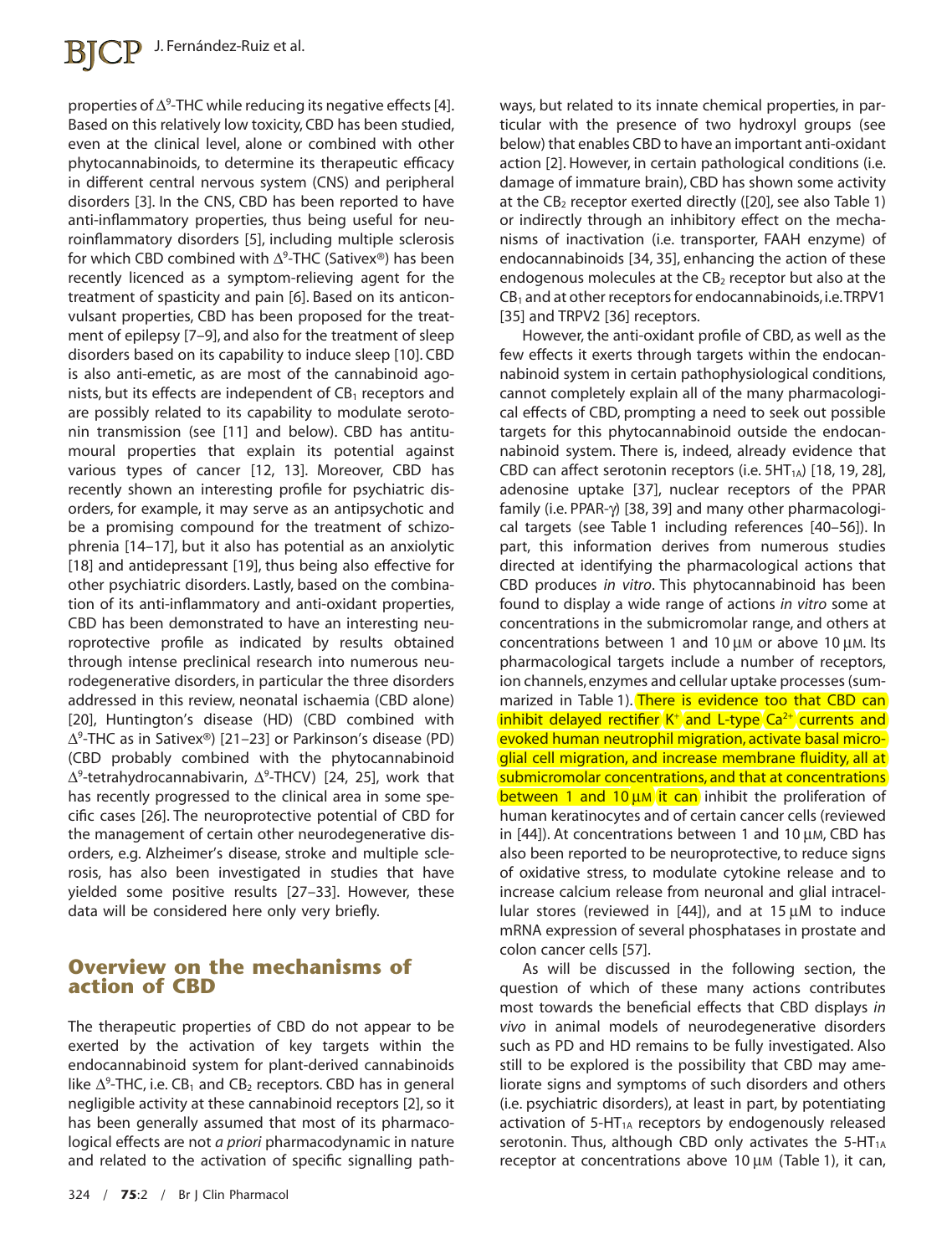#### **Table 1**

A selection of receptors, ion channels, enzymes and cellular uptake processes that CBD has been reported to activate, antagonize or inhibit *in vitro*

| <b>CBD</b><br>concentration   | Pharmacological target and effect                                 | Reference           |
|-------------------------------|-------------------------------------------------------------------|---------------------|
| <b>Receptors and channels</b> |                                                                   |                     |
| $<$ 1 $\mu$ M                 | $CB_1$ receptor $(-)$                                             | $[40]$              |
|                               | $CB2$ receptor $(-)$                                              | [40]                |
|                               | $GPR55$ $(-)$                                                     | $[41]$ <sup>+</sup> |
|                               | 5-HT <sub>3A</sub> ligand-gated channel $(-)^*$                   | $[42]$              |
|                               | TRPM8 cation channel (-)                                          | $[36]$              |
|                               | TRPA1 cation channel (+)                                          | $[36]$              |
| $1-10 \mu$ M                  | PPARy nuclear receptor (+)                                        | $[41]$ <sup>+</sup> |
|                               | Ca <sub>v</sub> 3 T-type Ca <sup>2+</sup> channels (-)            | $[43]$              |
|                               | TRPV1 cation channel $(+)$                                        | $[36]$              |
|                               | TRPV2 cation channel $(+)$                                        | $[36]$              |
| $>10 \mu$ M                   | 5-HT <sub>1A</sub> receptor $(+)$                                 | $[44]$ <sup>+</sup> |
|                               | $\mu$ and $\delta$ opioid receptors (-)*                          | $[44]$ <sup>+</sup> |
|                               | $\alpha_1$ and $\alpha_1\beta$ glycine ligand-gated channels (+)* | $[45]$              |
| <b>Enzymes</b>                |                                                                   |                     |
| $<$ 1 $\mu$ M                 | $CYP1A1$ $(-)$                                                    | $[46]$              |
| $1-10 \mu$ M                  | CYP1A2 & CYP1B1 (-)                                               | $[46]$              |
|                               | $CYP2B6 (-)$<br>$CYP2D6 (-)$                                      | $[47]$              |
|                               | $CYP3A5$ $(-)$                                                    | $[48]$<br>$[49]$    |
|                               | $Mq^{2+}$ -ATPase $(-)$                                           | [44]                |
|                               | Arylalkylamine N-acetyltransferase (-)                            | [50]                |
|                               | Indoleamine-2,3-dioxygenase (-)                                   | $[51]$              |
|                               | 15-lipoxygenase (-)                                               | $[52]$              |
|                               | Phospholipase $A_2$ (+)                                           | $[44]$ <sup>+</sup> |
|                               | Glutathione peroxidase (+)                                        | [13, 53]            |
|                               | Glutathione reductase (+)                                         | [13, 53]            |
| $>10 \mu$ M                   | $CYP2A6$ $(-)$                                                    | $[47]$              |
|                               | CYP3A4 and CYP3A7 (-)                                             | $[49]$              |
|                               | Fatty acid amide hydrolase (-)                                    | $[36]$              |
|                               | 5-lipoxygenase (-)                                                | $[52]$              |
|                               | Superoxide dismutase (-)                                          | $[53]$              |
|                               | Catalase $(-)$                                                    | $[53]$              |
|                               | NAD(P)H-quinone reductase (-)                                     | $[53]$              |
|                               | Progesterone $17\alpha$ -hydroxylase (-)                          | [54, 55]            |
|                               | Testosterone 6ß-hydroxylase (-)                                   | $[54]$              |
|                               | Testosterone $16\alpha$ -hydroxylase (-)                          | $[54]$              |
|                               | Transporters and cellular uptake                                  |                     |
| $<$ 1 $\mu$ M                 | Adenosine uptake by cultured microglia and<br>macrophages $(-)$   | $[44]$ <sup>+</sup> |
|                               | Calcium uptake by synaptosomes (-)                                | [44]                |
| $1-10 \mu$ M                  | NE, DA, 5-HT and GABA uptake by                                   | $[44]$ <sup>+</sup> |
|                               | synaptosomes $(-)$                                                |                     |
|                               | Anandamide and palmitoylethanolamide cellular                     | $[36]$              |
|                               | uptake $(-)$                                                      |                     |
|                               | P-glycoprotein (drug efflux transporter) (-)                      | $[56]$              |
| $>10 \mu$ M                   | Choline uptake by rat hippocampal                                 | $[44]$ <sup>+</sup> |
|                               | homogenates (-)                                                   |                     |
|                               |                                                                   |                     |

5-HT, 5-hydroxytryptamine; DA, dopamine; GABA, y-aminobutyric acid; NE, norepinephrine. \*Apparent allosteric modulation; (+). activation; (-), inhibition or antagonism. †Review article.

at the much lower concentration of 100 nM enhance the ability of the 5-HT1A receptor agonist, 8-hydroxy-2-(di-*n*propylamino)tetralin to stimulate [35S]-GTPyS binding to rat brainstem membranes [58]. Furthermore, there is evidence first, that activation of  $5-HT<sub>1A</sub>$  receptors can ameliorate specific symptoms in PD [59, 60] and second, that beneficial effects displayed by CBD *in vivo* in animal models of ischaemic injury [27, 28], hepatic encephalopathy [61], anxiety, stress and panic [18, 62–64], depression [19], pain [65] and nausea and vomiting [66] are all mediated by increased activation of the  $5-HT_{1A}$  receptor. Importantly, the dose–response curve of CBD for the production of its effects in several of these models has been found to be bell-shaped [19, 28, 62, 65, 67, 68]. This is a significant observation since it strengthens the hypothesis that CBD can act *in vivo* to potentiate 5-HTinduced activation of 5-HT<sub>1A</sub> receptors. Thus, the concentration–response curve of CBD for its enhancement of 8-hydroxy-2-(di-*n*-propylamino)tetralin-induced stimulation of  $[^{35}S]$ -GTP $\gamma$ S binding to rat brainstem membranes is also bell-shaped [58].

#### **CBD as a neuroprotective agent**

In contrast to the neuroprotective properties of cannabinoid receptor agonists [69, 70], those of CBD do not seem to be attributable to the control of excitotoxicity via the activation of  $CB_1$  receptors and/or to the control of microglial toxicity via the activation of  $CB<sub>2</sub>$  receptors. Thus, except in preclinical models of neonatal ischaemia (see below and [20]), CBD has been found not to display any signs of  $CB_1$  or  $CB_2$  receptor activation, and yet is no less active than cannabinoid receptor agonists against the brain damage produced by different types of cytotoxic insults ([71–75], reviewed in [76]). What then are the cannabinoid receptor-independent mechanisms by which CBD acts as a neuroprotective agent? Finding the correct answer to this question is not easy, although data obtained in numerous investigations into different pathological conditions associated with brain damage indicate that CBD does normalize glutamate homeostasis [71, 72], reduce oxidative stress [73, 77] and attenuate glial activation and the occurrence of local inflammatory events [74, 78]. Furthermore, a recent study by Juknat *et al*. [79] has strongly demonstrated the existence of notable differences in the genes that were altered by CBD (not active at CB<sub>1</sub> or CB<sub>2</sub> receptors) and those altered by  $\Delta^9$ -THC (active at both these receptors) in inflammatory conditions in an *in vitro* model. These authors found a greater influence of CBD on genes controlled by nuclear factors known to be involved in the regulation of stress responses (including oxidative stress) and inflammation [79]. This agrees with the idea that there may be two key processes underlying the neuroprotective effects of CBD. The first and the most classic mechanism is the capability of CBD to restore the normal balance between oxidative events and antioxidant endogenous mechanisms [69] that is frequently disrupted in neurodegenerative disorders, thereby enhancing neuronal survival. As has been mentioned above [73, 77], this capability seems to be inherent to CBD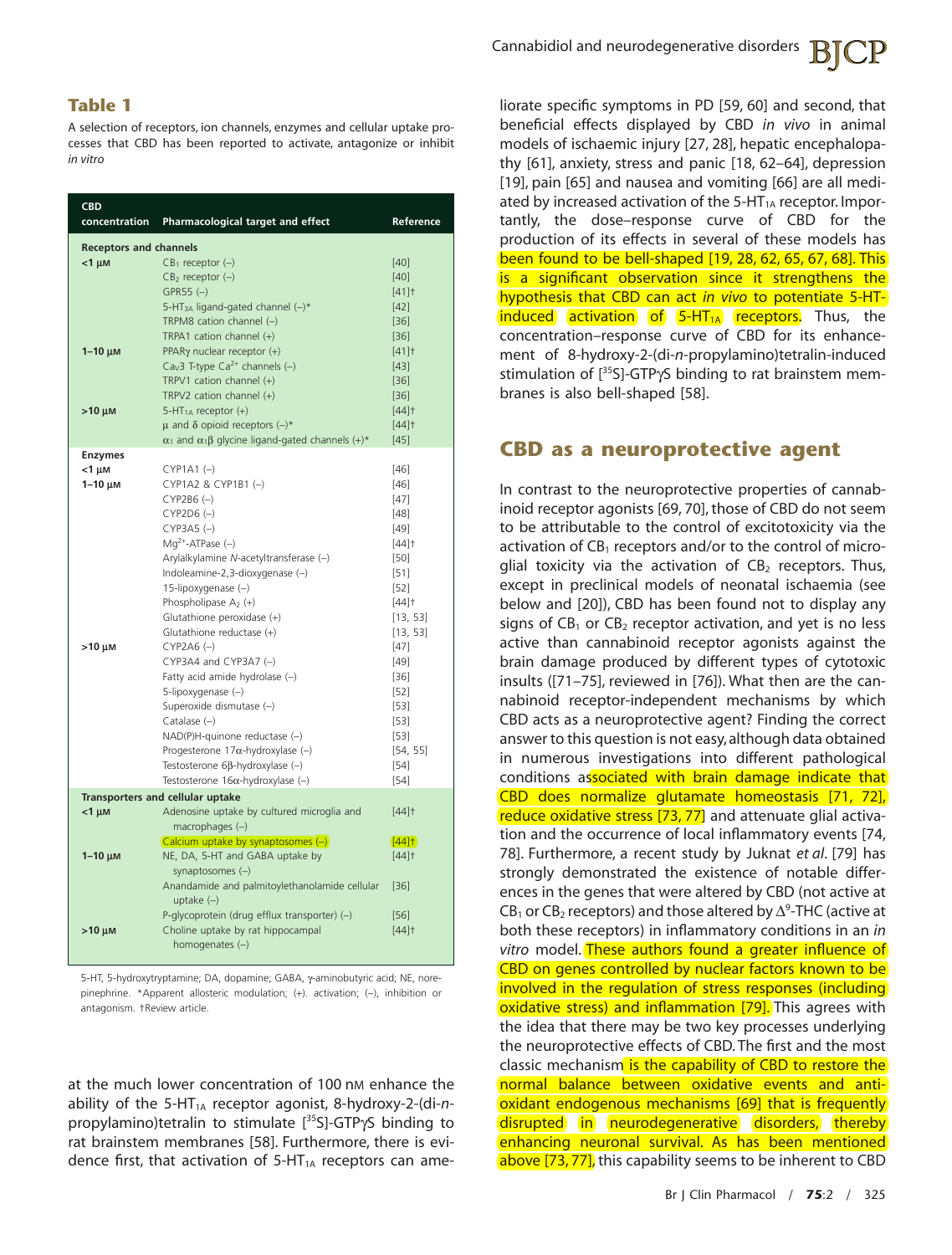

#### **Figure 1**

Mechanisms proposed for the neuroprotective effects exerted by CBD in neurodegenerative disorders.

and structurally-similar compounds, i.e.  $\Delta^9$ -THC, cannabinol, nabilone, levonantradol and dexanabinol, as it would depend on the innate anti-oxidant properties of these compounds and be cannabinoid receptor-independent. Alternatively, or in addition, the anti-oxidant effect of CBD may involve intracellular mechanisms that enhance the ability of endogenous anti-oxidant enzymes to control oxidative stress, in particular the signaling triggered by the transcription factor nuclear factor-erythroid 2-related Factor 2 (nrf-2), as has been found in the case of other classic anti-oxidants. According to this idea, CBD may bind to an intracellular target capable of regulating this transcription factor which plays a major role in the control of

anti-oxidant-response elements located in genes encoding for different anti-oxidant enzymes of the so-called phase II-anti-oxidant response (see proposed mechanism in Figure 1). This possibility is presently under investigation (reviewed in [69]).

The second key mechanism for CBD as a neuroprotective compound involves its anti-inflammatory activity that is exerted by mechanisms other than the activation of  $CB<sub>2</sub>$ receptors, the canonic pathway for the anti-inflammatory effects of most of cannabinoid agonists [70]. Antiinflammatory effects of CBD have been related to the control of microglial cell migration [80] and the toxicity exerted by these cells, i.e. production of pro-inflammatory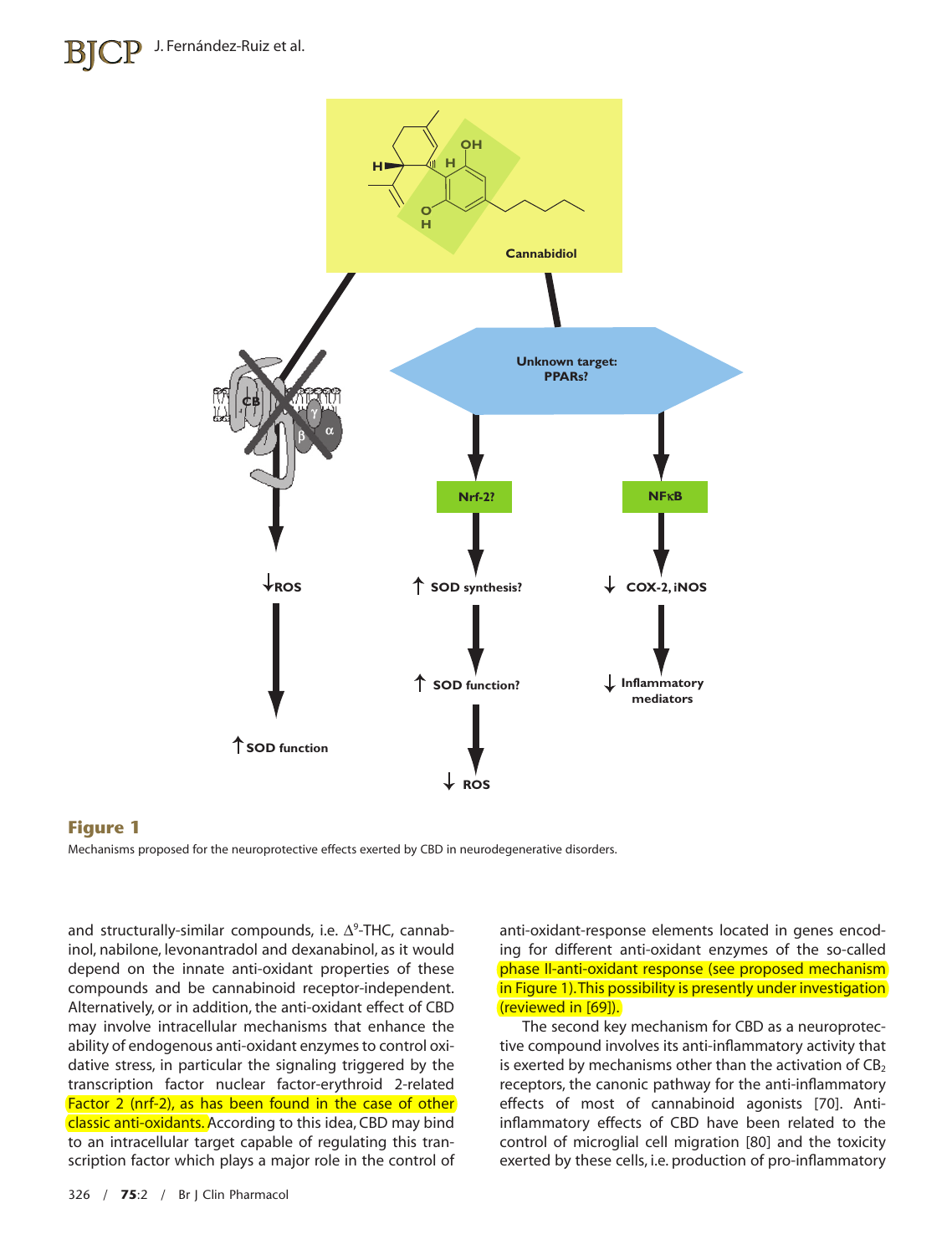mediators [81], similarly with the case of cannabinoid compounds targeting the  $CB<sub>2</sub>$  receptor [70]. However, a key element in this CBD effect is the inhibitory control of NFKB signalling activity and the control of those genes regulated by this transcription factor (i.e. iNOS) [31,81]. This inhibitory control of NFkB signalling may be exerted by reducing the phosphorylation of specific kinases (i.e. p38 MAP kinase) involved in the control of this transcription factor and by preventing its translocation to the nucleus to induce the expression of pro-inflammatory genes [31]. However, it has been recently proposed that CBD may bind the nuclear receptors of the PPAR family, in particular the PPAR- $\gamma$  [38, 39] (Table 1) and it is well known that these receptors antagonize the action of NF<sub>K</sub>B, reducing the expression of pro-inflammatory enzymes (i.e. iNOS, COX-2), proinflammatory cytokines and metalloproteases, effects that are elicited by different cannabinoids including CBD (reviewed in [9, 39]). Therefore, it could well be that CBD may produce its anti-inflammatory effects by the activation of these nuclear receptors and the regulation of their downstream signals although various aspects of this mechanism are pending further research and confirmation (see proposed mechanism in Figure 1).

Other mechanisms proposed for the neuroprotective effects of CBD include: (i) the contribution of  $5HT<sub>1A</sub>$  receptors, e.g. in stroke [27, 28], (ii) the inhibition of adenosine uptake [37], e.g. in neonatal ischaemia ([20], see below) and (iii) specific signalling pathways (e.g. WNT/ $\beta$ -catenin signaling) that play a role in  $\beta$ -amyloid-induced GSK-3 $\beta$  activation and tau hyperphosphorylation in Alzheimer's disease [82].

#### **CBD in specific neurodegenerative disorders: from basic to clinical studies**

Although the neuroprotective properties of CBD have been already examined in numerous acute or chronic neurodegenerative disorders, we will address here only three disorders, i.e. neonatal ischaemia, HD and PD, in which a clinical evaluation of CBD, as monotherapy or in combination with other phytocannabinoids, is already in progress or may be developed soon. CBD has demonstrated significant effects in preclinical models of these three disorders, but, in some cases, its combination with other phytocannabinoids (i.e.  $\Delta^9$ -THC for HD,  $\Delta^9$ -THCV for PD) revealed some interesting synergies that may be extremely useful at the clinical level.

#### *CBD and neonatal ischaemia*

Brain damage by hypoxia-ischaemia (HI) affects 0.3% subjects over 65 years old in developed countries leading to more than 150 000 deaths per year in the USA (for review see [83]). Although less prevalent, newborn hypoxicischaemic brain damage (NHIBD) is of great importance

too. Approximately 0.1–0.2% live term births experience perinatal asphyxia with one third of them developing a severe neurological syndrome.About 25% of severe NHIBD leads to lasting sequelae and about 20% to death. Energy failure during ischaemia provokes the dysfunction of ionic pumps in neurons, leading to accumulation of ions and excitotoxic substances such as glutamate. The consequent increase in intracellular calcium content aggravates the neuron dysfunction and activates different enzymes, starting different processes of immediate and programmed cell death. During post ischaemic reperfusion, inflammation and oxidative stress aggravate and amplify such responses, increasing and spreading neuron and glial cell damage. Excitotoxicity, inflammation and oxidative stress play, therefore, a particularly relevant role in HI-induced brain cell death in newborns [83].

Unfortunately, the therapeutic outcome in NHIBD is still very limited and there is a strong need for novel strategies. We have solid evidence that CBD may be a good candidate to be tested in NHIBD at the clinical level. Using forebrain slices from newborn mice subjected to glucose-oxygen deprivation, a well-known *in vitro* model of NHIBD, we have already reported that CBD is able to reduce necrotic and apoptotic damage [20]. This neuroprotective effect is related to the modulation of excitotoxicity, oxidative stress and inflammation, as CBD normalizes the release of glutamate and cytokines as well as the induction of iNOS and COX-2 [20]. Surprisingly, we found that co-incubation of CBD with the CB<sub>2</sub> receptor antagonist AM-630 abolished all these protective effects, suggesting that  $CB<sub>2</sub>$  receptors are somehow involved in neuroprotective effects of CBD in immature brain [20]. In addition, adenosine receptors, in particular  $A_{2A}$  receptors, seem to be also involved in these neuroprotective effects of CBD in the immature brain as revealed by the fact that the effect of CBD in this model was abolished by co-incubation with the  $A_{2A}$  receptor antagonist SCH58261 [20]. CBD has been tested further in an *in vivo* model of NHIBD in newborn pigs, which closely resembles the actual human condition. In this model, the administration of CBD after the HI insult also reduces immediate brain damage by modulating cerebral haemodynamic impairment and brain metabolic derangement, and preventing the appearance of brain oedema and seizures.These neuroprotective effects are not only free from side effects but also associated with some beneficial cardiac, haemodynamic and ventilatory effects [84]. These protective effects restore neurobehavioural performance in the following 72 h post HI [85].

### *CBD and Huntington's disease*

HD is an inherited neurodegenerative disorder caused by a mutation in the gene encoding the protein huntingtin.The mutation consists of a CAG triplet repeat expansion translated into an abnormal polyglutamine tract in the aminoterminal portion of huntingtin, which due to a gain of function becomes toxic for specific striatal and cortical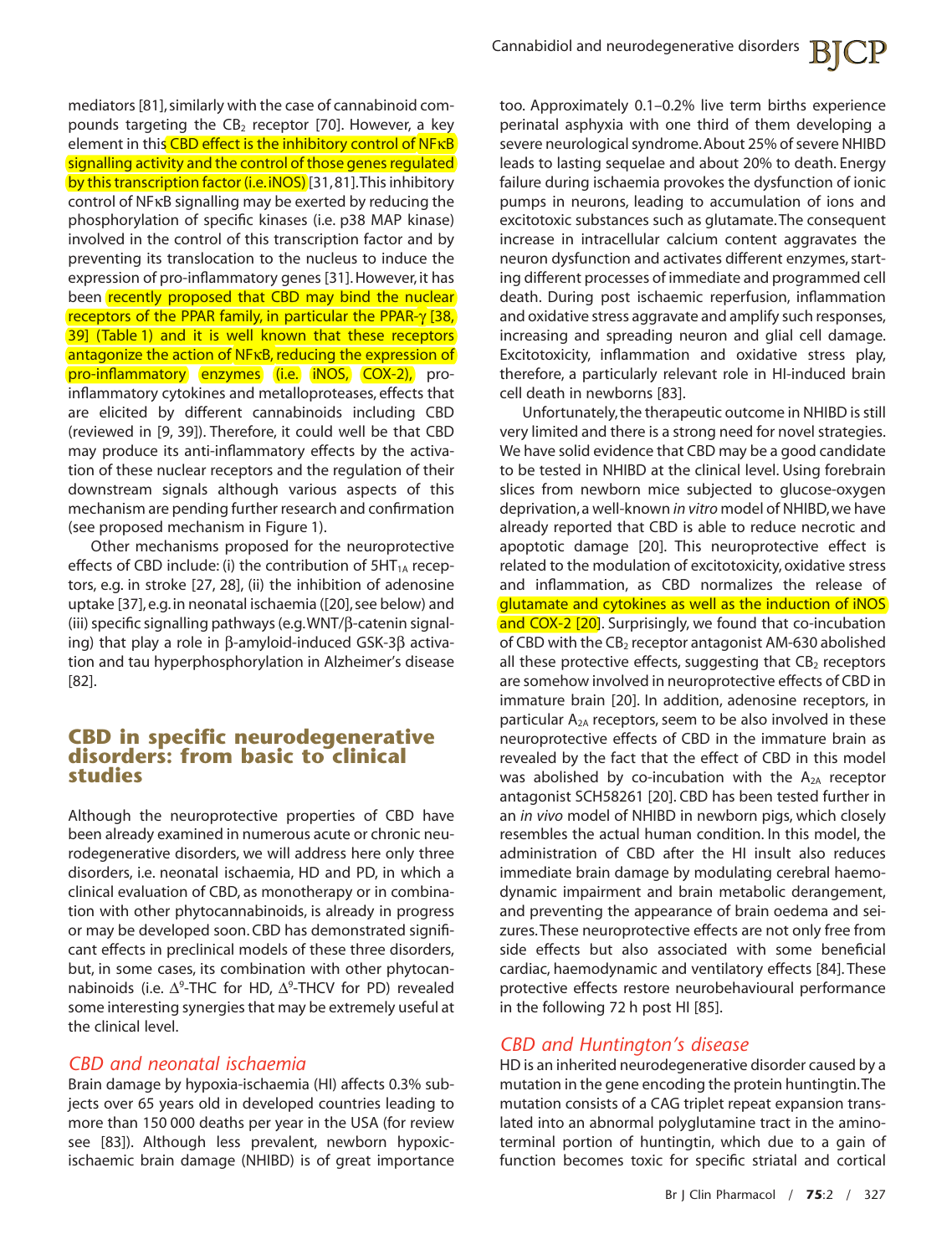# **BJCP** J. Fernández-Ruiz et al.

neuronal subpopulations, although a loss of function in mutant huntingtin has been also related to HD pathogenesis (see [86] for review). Major symptoms include hyperkinesia (chorea) and cognitive deficits (see [87] for review).At present, there is no specific pharmacotherapy to alleviate motor and cognitive symptoms and/or to arrest/delay disease progression in HD. Thus, even though a few compounds have produced encouraging effects in preclinical studies (i.e. minocycline, coenzyme Q10, unsaturated fatty acids, inhibitors of histone deacetylases) none of the findings obtained in these studies have yet led on to the development of an effective medicine [88]. Importantly, therefore, following on from an extensive preclinical evaluation using different experimental models of HD, clinical tests are now being performed with cannabinoids, and this includes the use of CBD combined with  $\Delta^9$ -THC [26].To get here, CBD was first studied in rats lesioned with 3-nitropropionic acid, a mitochondrial toxin that replicates the complex II deficiency characteristic of HD patients and that provokes striatal injury by mechanisms that mainly involve the Ca<sup>++</sup>-regulated protein calpain and generation of ROS. Neuroprotective effects in this experimental model were found with CBD alone [21] or combined with  $\Delta^9$ -THC as in Sativex® [22], and in both cases, these effects were not blocked by selective antagonists of either  $CB_1$  or  $CB_2$  receptors, thus supporting the idea that these effects are caused by the anti-oxidant and cannabinoid receptorindependent properties of these phytocannabinoids. It is possible, however, that this anti-oxidant/neuroprotective effect of phytocannabinoids involves the activation of signalling pathways implicated in the control of redox balance (i.e. nrf-2/ARE), as mentioned before. CBD has also been studied in rats lesioned with malonate, a model of striatal atrophy that involves mainly glial activation, inflammatory events and activation of apoptotic machinery. CBD alone did not provide protection in this model as only  $CB<sub>2</sub>$ receptor agonists were effective [89], but the combination of CBD with  $\Delta^9$ -THC used in Sativex® was highly effective in this model, by preserving striatal neurons, and this protective effect involved both  $CB_1$  and  $CB_2$  receptors [23]. It is interesting to note that  $\Delta^9$ -THC alone produced biphasic effects in this model whereas  $CB_1$  receptor blockade aggra**vated the striatal damage [90]**. We are presently studying the efficacy of this phytocannabinoid combination in a transgenic murine model of HD, i.e. R6/2 mice, in which the activation of both  $CB_1$  and  $CB_2$  receptors has already been found to induce beneficial effects [91, 92]. This solid preclinical evidence has provided substantial support for the evaluation of Sativex®, or equivalent cannabinoid-based medicines, as a new disease-modifying therapy in HD patients. Previous clinical studies had already used CBD, but they concentrated on symptom relief (i.e. chorea) rather than on disease progression and they did not show any significant improvement [93, 94]. We are presently engaged in a novel phase II-clinical trial with Sativex® as a disease-modifying agent in presymptomatic and early

#### symptomatic patients [26], the outcome of which will be known soon.

#### *CBD and Parkinson's disease*

PD is also a progressive neurodegenerative disorder whose aetiology has been, however, associated with environmental insults, genetic susceptibility or interactions between both causes [95]. The major clinical symptoms in PD are tremor, bradykinesia, postural instability and rigidity, symptoms that result from the severe dopaminergic denervation of the striatum caused by the progressive death of dopaminergic neurons of the substantia nigra *pars compacta* [96]. CBD has also been found to be highly effective as a neuroprotective compound in experimental models of parkinsonism, i.e. 6-hydroxydopamine-lesioned rats,by acting through anti-oxidant mechanisms that seem to be independent of  $CB_1$  or  $CB_2$  receptors [24, 25, 97]. This observation is particularly important in the case of PD due to the relevance of oxidative injury to this disease, and because the hypokinetic profile of cannabinoids that activate  $CB_1$  receptors represents a disadvantage for this disease because such compounds can acutely enhance rather than reduce motor disability, as a few clinical data have already revealed (reviewed in [98]). Therefore, major efforts are being directed at finding cannabinoid molecules that may provide neuroprotection through their anti-oxidant properties and that may also activate  $CB<sub>2</sub>$ receptors, but not  $CB_1$  receptors, or that may even block  $CB_1$  receptors, actions which may provide additional benefits, for example by relieving symptoms such as bradykinesia. One interesting example of a compound with this profile is the phytocannabinoid  $\Delta^9$ -THCV, which is presently under investigation in preclinical models of PD [25]. Thus, there could well be clinical advantages to adminis- $\textsf{tering} \textcolor{red}{\textsf{A}}^{\textsf{9}\textsf{-}\textsf{THCV}}$  together with CBD as this might induce symptomatic relief (due to the blockade of  $CB_1$  by  $\Delta^9$ -THCV) and neuroprotection (due to the anti-oxidant and anti-inflammatory properties of both CBD and  $\Delta^9$ -THCV). The combination of CBD with  $\Delta^9$ -THCV (rather than with  $\Delta^9$ -THC) would merit investigation in parkinsonian patients (reviewed in [9, 99]), as previous data obtained in clinical studies have indicated that CBD was effective in the relief of some PD-related symptoms such as dystonia, although not in others like tremor [100], but its combination with  $\Delta^9$ -THC, which can activate CB<sub>1</sub> receptors, failed to improve parkinsoniam symptoms or to attenuate levodopa-induced dyskinesias [101].

### **Concluding remarks and futures perspectives**

The experimental evidence presented in this review supports the idea that, from a pharmaceutical point of view, CBD is an unusually interesting molecule. As presented above, its actions are channeled through several biochemi-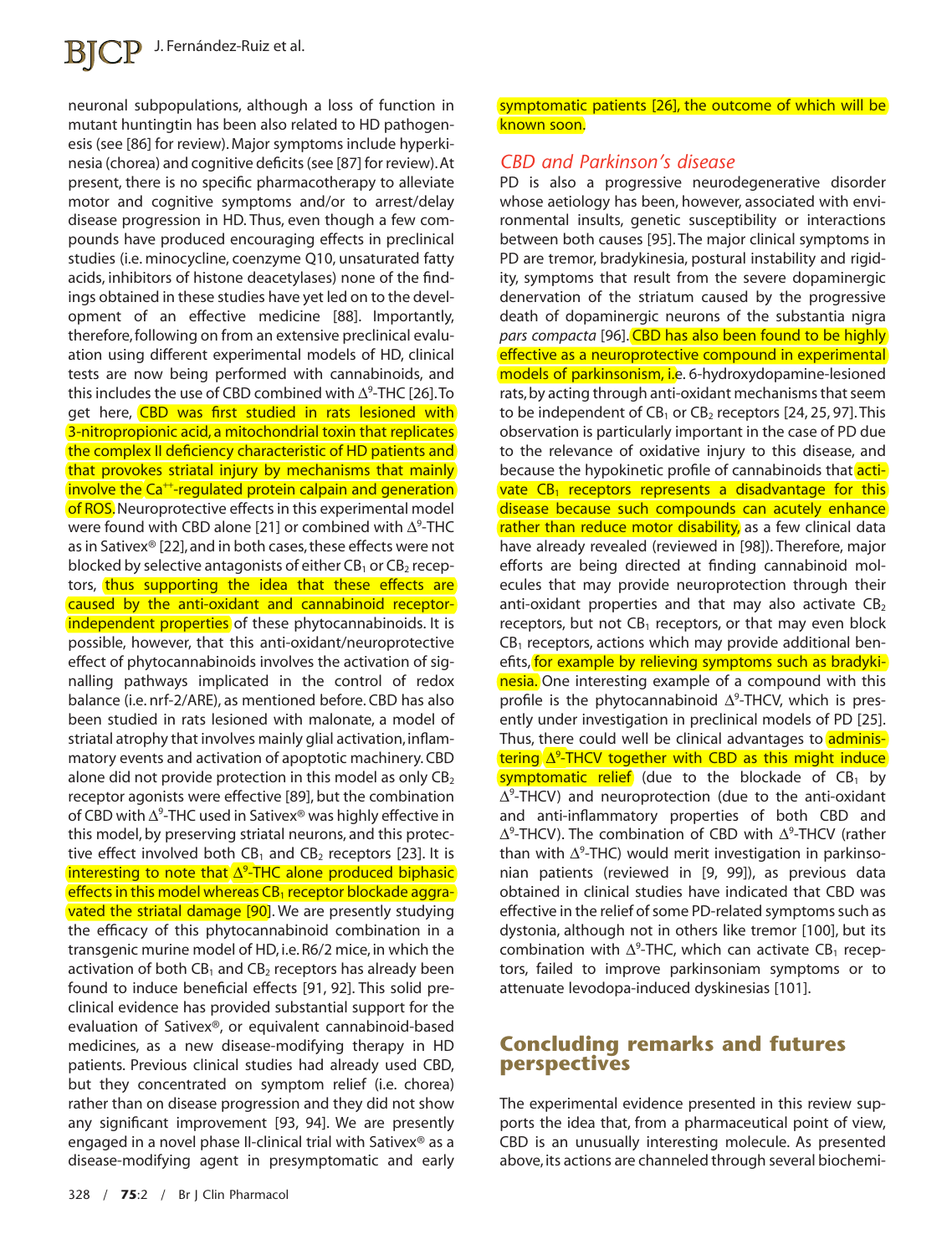cal mechanisms and yet it causes essentially no undesirable side effects and its toxicity is negligible [2]. It has shown valuable activities in numerous pharmaceutically important areas: (i) it is a potent anti-oxidant [73], which may partly explain its neuroprotective effects in PD [24, 25], and possibly in cerebral ischaemia-reperfusion (reviewed in [83]), (ii) it has been evaluated in human epileptic patients with very positive results [7-9], (iii) it has shown activity in mice with several autoimmune diseases, i.e.type-1 diabetes [102] and rheumatoid arthritis [103], (iv) it lowers the effects of myocardial ischaemic-reperfusion injury in mice [104], (v) it reduces microglial activation in mice and hence may slow the progression of Alzheimer's disease [78], (vi) it protects against hepatic ischaemia/ reperfusion injury in animals [105] and has shown considerable activity in an animal model of hepatic encephalopathy [106], (vii) it even lowers anxiety (in humans) [107] and (viii) it is already in use, together with  $\Delta^9$ -THC, in a buccal spray (Sativex®) to lower symptoms of multiple sclerosis [6].The presence of CBD in Sativex® enhances the positive effects of  $\Delta^9$ -THC whilst reducing its adverse effects, in concordance with previous data that indicated that CBD alters some of the effects of  $\Delta^9$ -THC, i.e. it lowers the acute memory-impairing effects and anxiety produced by  $\Delta^9$ -THC [108]. In addition, cannabis with high CBD content presumably leads to fewer psychotic experiences than cannabis with a highest proportion of  $\Delta^9$ -THC [17].

It is possible that CBD has not become a licensed medicine (except in Sativex®) because of patenting problems. However, commercial issues apart, CBD has tremendous potential as a new medicine. Thus, because the mechanisms that underlie its anti-inflammatory effects are different from those of prescribed drugs, it could well prove to be of considerable benefit to a large number of patients, who for various reasons are not sufficiently helped by existing drugs. In type 1-diabetes, we have shown that in mice CBD very significantly lowers the number of insulinproducing cells that are affected even after the disease has advanced [102]. Its neuroprotective effects are extremely valuable as no drugs exist that have similar properties. Surprisingly very few CBD derivatives have been evaluated and compared with CBD. At least one of them, CBDdimethylheptyl-7-oic acid, is more potent than CBD as an anti-inflammatory agent [109]. Aren't we missing a valuable new pathway to a family of very promising new therapeutic agents?

## **Competing Interests**

JFR, OS and CG are supported by GW Pharma for research on phytocannabinoids and motor disorders. JMO and MRP have received funds for research from GW Pharma, Ltd.RP's research is supported in part by funding from GW Pharmaceuticals. RM is a consultant of GW Pharma.

*The experimental work carried out by our group and that has been mentioned in this review article,has been supported during the last years by grants from CIBERNED (CB06/05/ 0089), MICINN (SAF2009-11847), CAM (S2011/BMD-2308) and GW Pharmaceuticals Ltd.The authors are indebted to all colleagues who contributed in this experimental work and to Yolanda García-Movellán for administrative support.*

#### **REFERENCES**

- **1** Grlic L. A comparative study on some chemical and biological characteristics of various samples of cannabis resin. Bull Narc 1976; 14: 37–46.
- **2** Mechoulam R, Parker LA, Gallily R. Cannabidiol: an overview of some pharmacological aspects. J Clin Pharmacol 2002; 42: 11S–9S.
- **3** Mechoulam R, Peters M, Murillo-Rodriguez E, Hanus LO. Cannabidiol-recent advances. Chem Biodivers 2007; 4: 1678–92.
- **4** Russo E, Guy GW. A tale of two cannabinoids: the therapeutic rationale for combining tetrahydrocannabinol and cannabidiol. Med Hypotheses 2006; 66: 234–46.
- **5** Costa B, Colleoni M, Conti S, Parolaro D, Franke C, Trovato AE, Giagnoni G. Oral anti-inflammatory activity of cannabidiol, a non-psychoactive constituent of cannabis, in acute carrageenan-induced inflammation in the rat paw. Naunyn Schmiedebergs Arch Pharmacol 2004; 369: 294–9.
- **6** Sastre-Garriga J, Vila C, Clissold S, Montalban X. THC and CBD oromucosal spray (Sativex®) in the management of spasticity associated with multiple sclerosis. Expert Rev Neurother 2011; 11: 627–37.
- **7** Cunha JM, Carlini EA, Pereira AE, Ramos OL, Pimentel C, Gagliardi R, Sanvito WL, Lander N, Mechoulam R. Chronic administration of cannabidiol to healthy volunteers and epileptic patients. Pharmacology 1980; 21: 175–85.
- **8** Cortesi M, Fusar-Poli P. Potential therapeutical effects of cannabidiol in children with pharmacoresistant epilepsy. Med Hypotheses 2007; 68: 920–1.
- **9** Hill AJ, Williams CM, Whalley BJ, Stephens GJ. Phytocannabinoids as novel therapeutic agents in CNS disorders. Pharmacol Ther 2012; 133: 79–97.
- **10** Murillo-Rodríguez E, Millán-Aldaco D, Palomero-Rivero M, Mechoulam R, Drucker-Colín R. Cannabidiol, a constituent of *Cannabis sativa*, modulates sleep in rats. FEBS Lett 2006; 580: 4337–45.
- **11** Parker LA, Rock EM, Limebeer CL. Regulation of nausea and vomiting by cannabinoids. Br J Pharmacol 2011; 163: 1411–22.
- **12** Ligresti A, Moriello AS, Starowicz K, Matias I, Pisanti S, De Petrocellis L, Laezza C, Portella G, Bifulco M, Di Marzo V. Antitumor activity of plant cannabinoids with emphasis on the effect of cannabidiol on human breast carcinoma. J Pharmacol Exp Ther 2006; 318: 1375–87.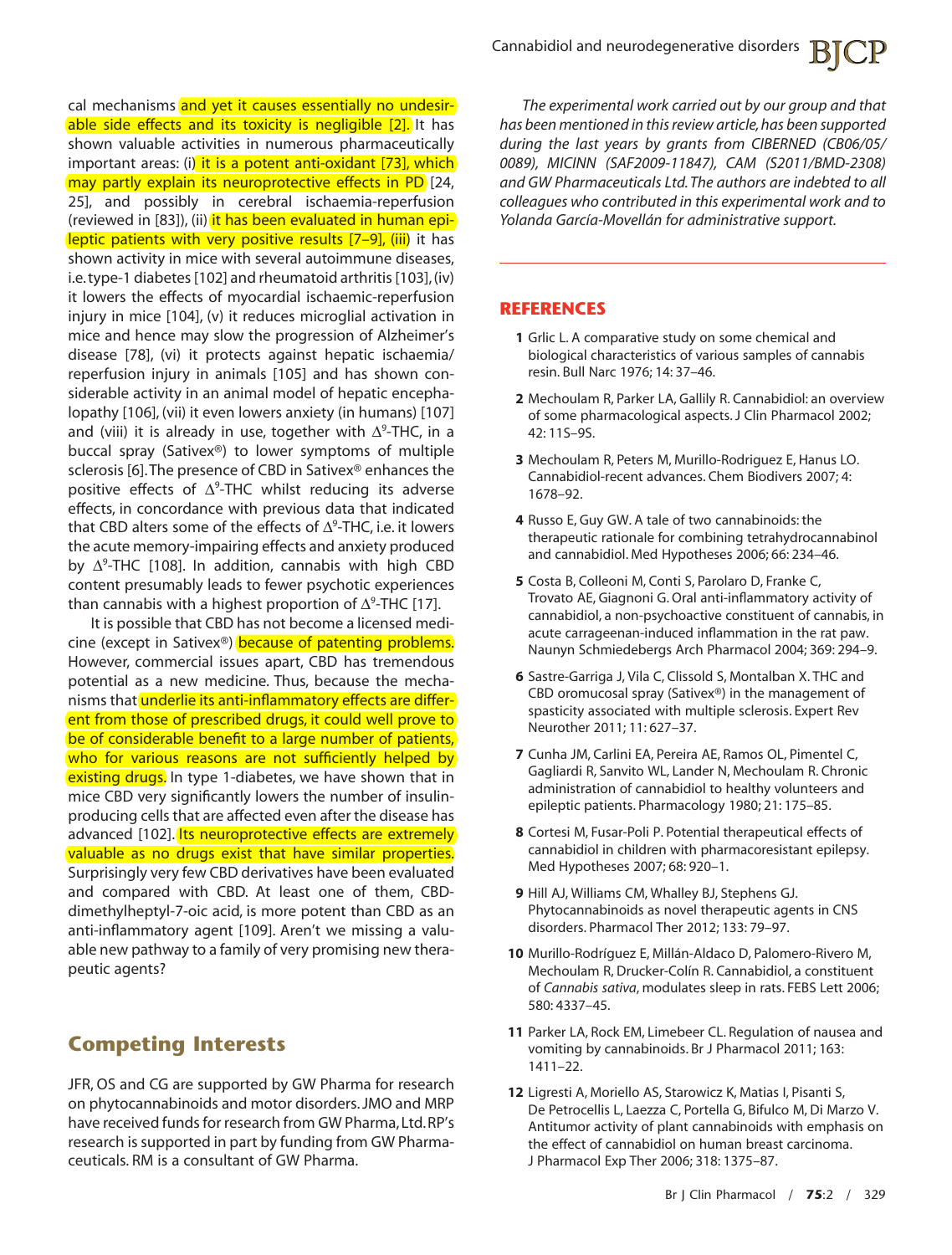# J. Fernández-Ruiz et al.

- **13** Massi P, Vaccani A, Bianchessi S, Costa B, Macchi P, Parolaro D. The non-psychoactive cannabidiol triggers caspase activation and oxidative stress in human glioma cells. Cell Mol Life Sci 2006; 63: 2057–66.
- **14** Leweke FM, Schneider U, Radwan M, Schmidt E, Emrich HM. Different effects of nabilone and cannabidiol on binocular depth inversion in man. Pharmacol Biochem Behav 2000; 66: 175–81.
- **15** Zuardi AW, Crippa JA, Hallak JE, Moreira FA, Guimarães FS. Cannabidiol, a *Cannabis sativa* constituent, as an antipsychotic drug. Braz J Med Biol Res 2006; 39: 421–9.
- **16** Leweke FM, Piomelli D, Pahlisch F, Muhi D, Gerth CW, Hoyer C, Klosterkötter J, Hellmich M, Koethe D. Cannabidiol enhances anandamide signaling and alleviates psychotic symptoms of schizophrenia. Transl Psychiatry 2012; 2: e94.
- **17** Schubart CD, Sommer IE, van Gastel WA, Goetgebuer RL, Kahn RS, Boks MP. Cannabis with high cannabidiol content is associated with fewer psychotic experiences. Schizophr Res 2011; 130: 216–21.
- **18** Gomes FV, Resstel LBM, Guimarães FS. The anxiolytic-like effects of cannabidiol injected into the bed nucleus of the stria terminalis are mediated by 5-HT1A receptors. Psychopharmacology 2011; 213: 465–73.
- **19** Zanelati TV, Biojone C, Moreira FA, Guimarães FS, Joca SRL. Antidepressant-like effects of cannabidiol in mice: possible involvement of  $5-HT_{1A}$  receptors. Br J Pharmacol 2010; 159: 122–8.
- **20** Castillo A, Tolón MR, Fernández-Ruiz J, Romero J, Martinez-Orgado J. The neuroprotective effect of cannabidiol in an *in vitro* model of newborn hypoxic-ischemic brain damage in mice is mediated by CB2 and adenosine receptors. Neurobiol Dis 2010; 37: 434–40.
- **21** Sagredo O, Ramos JA, Decio A, Mechoulam R, Fernández-Ruiz J. Cannabidiol reduced the striatal atrophy caused 3-nitropropionic acid *in vivo* by mechanisms independent of the activation of cannabinoid, vanilloid TRPV1 and adenosine A2A receptors. Eur J Neurosci 2007; 26: 843–51.
- **22** Sagredo O, Pazos MR, Satta V, Ramos JA, Pertwee RG, Fernández-Ruiz J. Neuroprotective effects of phytocannabinoid-based medicines in experimental models of Huntington's disease. J Neurosci Res 2011; 89: 1509–18.
- **23** Valdeolivas S, Satta V, Pertwee RG, Fernández-Ruiz J, Sagredo O. Sativex-like combination of phytocannabinoids is neuroprotective in malonate-lesioned rats, an inflammatory model of Huntington's disease: role of CB1 and CB2 receptors. ACS Chem Neurosci 2012; 3: 400–6.
- **24** Lastres-Becker I, Molina-Holgado F, Ramos JA, Mechoulam R, Fernández-Ruiz J. Cannabinoids provide neuroprotection against 6-hydroxydopamine toxicity *in vivo* and *in vitro*: relevance to Parkinson's disease. Neurobiol Dis 2005; 19: 96–107.
- **25** García C, Palomo-Garo C, García-Arencibia M, Ramos J, Pertwee RG, Fernández-Ruiz J. Symptom-relieving and

neuroprotective effects of the phytocannabinoid Δ9-THCV in animal models of Parkinson's disease. Br J Pharmacol 2011; 163: 1495–506.

- **26** García de Yébenes J. Phase II-clinical trial on neuroprotection with cannabinoids in Huntington's disease (SAT-HD). EudraCT 2010-024227-24.
- **27** Hayakawa K, Mishima K, Nozako M, Ogata A, Hazekawa M, Liu A-X, Fujioka M, Abe K, Hasebe N, Egashira N, Iwasaki K, Fujiwara M. Repeated treatment with cannabidiol but not  $\Delta^9$ -tetrahydrocannabinol has a neuroprotective effect without the development of tolerance. Neuropharmacology 2007; 52: 1079–87.
- **28** Mishima K, Hayakawa K, Abe K, Ikeda T, Egashira N, Iwasaki K, Fujiwara M. Cannabidiol prevents cerebral infarction via a serotonergic 5-hydroxytryptamine<sub>1A</sub> receptor-dependent mechanism. Stroke 2005; 36: 1071–6.
- **29** Braida D, Pegorini S, Arcidiacono MV, Consalez GG, Croci L, Sala M. Post-ischemic treatment with cannabidiol prevents electroencephalographic flattening, hyperlocomotion and neuronal injury in gerbils. Neurosci Lett 2003; 346: 61–4.
- **30** Hayakawa K, Mishima K, Fujiwara M. Therapeutic potential of non-psychotropic cannabidiol in ischemic stroke. Pharmaceuticals 2010; 3: 2197–212.
- **31** Esposito G, De Filippis D, Maiuri MC, De Stefano D, Carnuccio R, Iuvone T. Cannabidiol inhibits inducible nitric oxide synthase protein expression and nitric oxide production in beta-amyloid stimulated PC12 neurons through p38 MAP kinase and NF-kappaB involvement. Neurosci Lett 2006; 99: 91–5.
- **32** Iuvone T, Esposito G, Esposito R, Santamaria R, Di Rosa M, Izzo AA. Neuroprotective effect of cannabidiol, a non-psychoactive component from Cannabis sativa, on beta-amyloid-induced toxicity in PC12 cells. J Neurochem 2004; 89: 134–41.
- **33** Kozela E, Lev N, Kaushansky N, Eilam R, Rimmerman N, Levy R, Ben-Nun A, Juknat A, Vogel Z. Cannabidiol inhibits pathogenic T cells, decreases spinal microglial activation and ameliorates multiple sclerosis-like disease in C57BL/6 mice. Br J Pharmacol 2011; 163: 1507–19.
- **34** de Filippis D, Iuvone T, d'amico A, Esposito G, Steardo L, Herman AG, Pelckmans PA, de Winter BY, de Man JG. Effect of cannabidiol on sepsis-induced motility disturbances in mice: involvement of CB receptors and fatty acid amide hydrolase. Neurogastroenterol Motil 2008; 20: 919–27.
- **35** Bisogno T, Hanus L, De Petrocellis L, Tchilibon S, Ponde DE, Brandi I, Moriello AS, Davis JB, Mechoulam R, Di Marzo V. Molecular targets for cannabidiol and its synthetic analogues: effect on vanilloid VR1 receptors and on the cellular uptake and enzymatic hydrolysis of anandamide. Br J Pharmacol 2001; 134: 845–52.
- **36** De Petrocellis L, Ligresti A, Moriello AS, Allarà M, Bisogno T, Petrosino S, Stott CG, Di Marzo V. Effects of cannabinoids and cannabinoid-enriched cannabis extracts on TRP channels and endocannabinoid metabolic enzymes. Br J Pharmacol 2011; 163: 1479–94.
- **37** Carrier EJ, Auchampach JA, Hillard CJ. Inhibition of an equilibrative nucleoside transporter by cannabidiol: a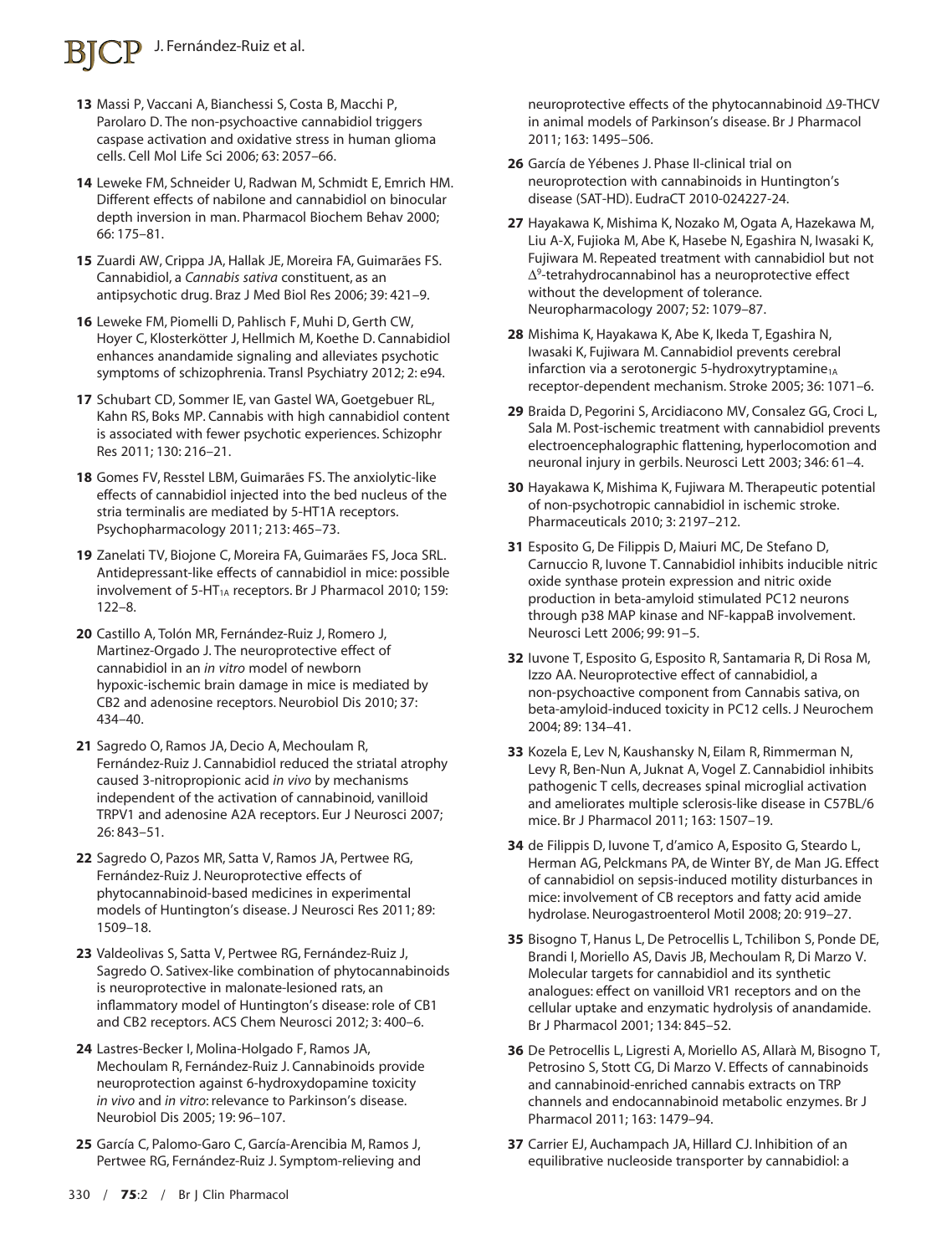mechanism of cannabinoid immunosuppression. Proc Natl Acad Sci USA 2006; 103: 7895–900.

- **38** O'Sullivan SE, Kendall DA. Cannabinoid activation of peroxisome proliferator-activated receptors: potential for modulation of inflammatory disease. Immunobiology 2010; 215: 611–6.
- **39** Esposito G, Scuderi C, Valenza M, Togna GI, Latina V, De Filippis D, Cipriano M, Carratù MR, Iuvone T, Steardo L. Cannabidiol reduces Ab-induced neuroinflammation and promotes hippocampal neurogenesis through PPARg involvement. PLoS ONE 2011; 6: e28668.
- **40** Thomas A, Baillie GL, Phillips AM, Razdan RK, Ross RA, Pertwee RG. Cannabidiol displays unexpectedly high potency as an antagonist of  $CB_1$  and  $CB_2$  receptor agonists *in vitro*. Br J Pharmacol 2007; 150: 613–23.
- **41** Pertwee RG, Howlett AC, Abood ME, Alexander SPH, Di Marzo V, Elphick MR, Greasley PJ, Hansen HS, Kunos G, Mackie K, Mechoulam R, Ross RA. International Union of Basic and Clinical Pharmacology. LXXIX. Cannabinoid receptors and their ligands: beyond  $CB<sub>1</sub>$  and  $CB<sub>2</sub>$ . Pharmacol Rev 2010; 62: 588–631.
- **42** Yang K-H, Galadari S, Isaev D, Petroianu G, Shippenberg TS, Oz M. The nonpsychoactive cannabinoid cannabidiol inhibits 5-hydroxytryptamine<sub>3A</sub> receptor-mediated currents in *Xenopus laevis* oocytes. J Pharmacol Exp Ther 2010; 333: 547–54.
- **43** Ross HR, Napier I, Connor M. Inhibition of recombinant human T-type calcium channels by  $\Delta^9$ -tetrahydrocannabinol and cannabidiol. J Biol Chem 2008; 283: 16124–34.
- **44** Pertwee RG. The diverse CB<sub>1</sub> and CB<sub>2</sub> receptor pharmacology of three plant cannabinoids:  $\Delta^9$ -tetrahydrocannabinol, cannabidiol and  $\Delta^9$ -tetrahydrocannabivarin. Br J Pharmacol 2008; 153: 199–215.
- **45** Ahrens J, Demir R, Leuwer M, de la Roche J, Krampfl K, Foadi N, Karst M, Haeseler G. The nonpsychotropic cannabinoid cannabidiol modulates and directly activates alpha-1 and alpha-1-beta glycine receptor function. Pharmacology 2009; 83: 217–22.
- **46** Yamaori S, Kushihara M, Yamamoto I, Watanabe K. Characterization of major phytocannabinoids, cannabidiol and cannabinol, as isoform-selective and potent inhibitors of human CYP1 enzymes. Biochem Pharmacol 2010; 79: 1691–8.
- **47** Yamaori S, Maeda C, Yamamoto I, Watanabe K. Differential inhibition of human cytochrome P450 2A6 and 2B6 by major phytocannabinoids. Forensic Toxicol 2011; 29: 117–24.
- **48** Yamaori S, Okamoto Y, Yamamoto I, Watanabe K. Cannabidiol, a major phytocannabinoid, as a potent atypical inhibitor for CYP2D6. Drug Metab Dispos 2011; 39: 2049–56.
- **49** Yamaori S, Ebisawa J, Okushima Y, Yamamoto I, Watanabe K. Potent inhibition of human cytochrome P450

3A isoforms by cannabidiol: role of phenolic hydroxyl groups in the resorcinol moiety. Life Sci 2011; 88: 730–6.

- **50** Koch M, Dehghani F, Habazettl I, Schomerus C, Korf H-W. Cannabinoids attenuate norepinephrine-induced melatonin biosynthesis in the rat pineal gland by reducing arylalkylamine *N*-acetyltransferase activity without involvement of cannabinoid receptors. J Neurochem 2006; 98: 267–78.
- **51** Jenny M, Santer E, Pirich E, Schennach H, Fuchs D.  $\Delta$ 9-tetrahydrocannabinol and cannabidiol modulate mitogen-induced tryptophan degradation and neopterin formation in peripheral blood mononuclear cells *in vitro*. J Neuroimmunol 2009; 207: 75–82.
- **52** Takeda S, Usami N, Yamamoto I, Watanabe K. Cannabidiol-2′,6′-dimethyl ether, a cannabidiol derivative, is a highly potent and selective 15-lipoxygenase inhibitor. Drug Metab Dispos 2009; 37: 1733–7.
- **53** Usami N, Yamamoto I, Watanabe K. Generation of reactive oxygen species during mouse hepatic microsomal metabolism of cannabidiol and cannabidiol hydroxy-quinone. Life Sci 2008; 83: 717–24.
- **54** Watanabe K, Motoya E, Matsuzawa N, Funahashi T, Kimura T, Matsunaga T, Arizono K, Yamamoto I. Marijuana extracts possess the effects like the endocrine disrupting chemicals. Toxicology 2005; 206: 471–8.
- **55** Funahashi T, Ikeuchi H, Yamaori S, Kimura T, Yamamoto I, Watanabe K. *In vitro* inhibitory effects of cannabinoids on progesterone  $17\alpha$ -hydroxylase activity in rat testis microsomes. J Health Sci 2005; 51: 369–75.
- **56** Zhu HJ, Wang J-S, Markowitz JS, Donovan JL, Gibson BB, Gefroh HA, DeVane CL. Characterization of P-glycoprotein inhibition by major cannabinoids from marijuana. J Pharmacol Exp Ther 2006; 317: 850–7.
- **57** Sreevalsan S, Joseph S, Jutooru I, Chadalapaka G, Safe SH. Induction of apoptosis by cannabinoids in prostate and colon cancer cells is phosphatase dependent. Anticancer Res 2011; 31: 3799–807.
- **58** Rock EM, Bolognini D, Limebeer CL, Cascio MG, Anavi-Goffer S, Fletcher PJ, Mechoulam R, Pertwee RG, Parker LA. Cannabidiol, a non-psychotropic component of cannabis, attenuates vomiting and nausea-like behaviour via indirect agonism of 5-HT<sub>1A</sub> somatodendritic autoreceptors in the dorsal raphe nucleus. Br J Pharmacol 2012; 165: 2620–34.
- **59** Dupre KB, Eskow KL, Barnum CJ, Bishop C. Striatal 5-HT<sub>1A</sub> receptor stimulation reduces D1 receptor-induced dyskinesia and improves movement in the hemiparkinsonian rat. Neuropharmacology 2008; 55: 1321–8.
- **60** Ohno Y. Therapeutic role of 5-HT<sub>1A</sub> receptors in the treatment of schizophrenia and Parkinson's disease. CNS Neurosci Ther 2011; 17: 58–65.
- **61** Magen I, Avraham Y, Ackerman Z, Vorobiev L, Mechoulam R, Berry EM. Cannabidiol ameliorates cognitive and motor impairments in bile-duct ligated mice via  $5-HT_{1A}$ receptor activation. Br J Pharmacol 2010; 159: 950–7.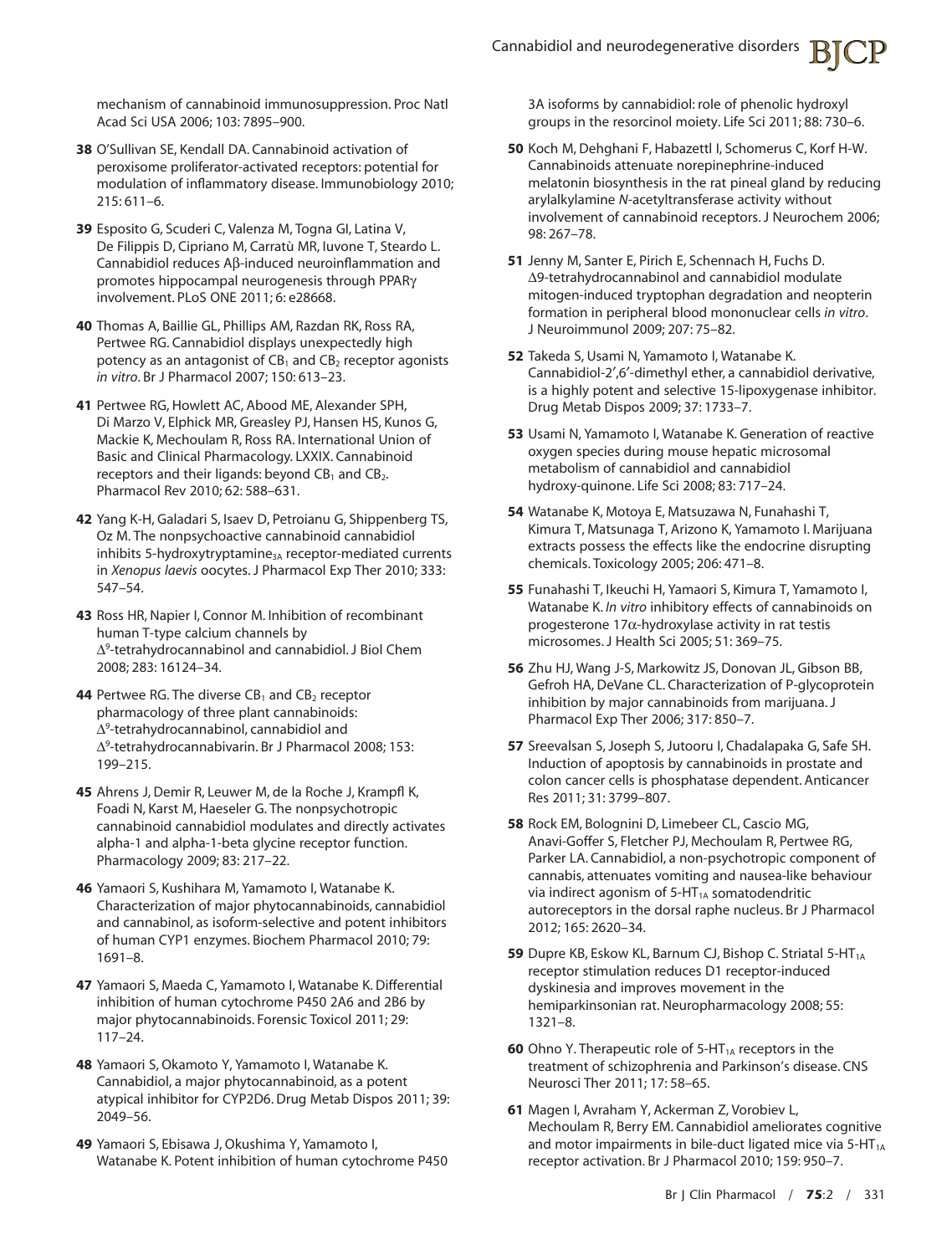# J. Fernández-Ruiz et al.

- **62** Campos AC, Guimarães FS. Involvement of 5HT1A receptors in the anxiolytic-like effects of cannabidiol injected into the dorsolateral periaqueductal gray of rats. Psychopharmacology 2008; 199: 223–30.
- **63** Resstel LBM, Tavares RF, Lisboa SFS, Joca SRL, Corrêa FMA, Guimarães FS. 5-HT $_{1A}$  receptors are involved in the cannabidiol-induced attenuation of behavioural and cardiovascular responses to acute restraint stress in rats. Br J Pharmacol 2009; 156: 181–8.
- **64** Soares VdeP, Campos AC, de Bortoli VC, Zangrossi H, Guimarães FS, Zuardi AW. Intra-dorsal periaqueductal gray administration of cannabidiol blocks panic-like response by activating 5-HT1A receptors. Behav Brain Res 2010; 213: 225–9.
- **65** Maione S, Piscitelli F, Gatta L, Vita D, De Petrocellis L, Palazzo E, de Novellis V, Di Marzo V. Non-psychoactive cannabinoids modulate the descending pathway of antinociception in anaesthetized rats through several mechanisms of action. Br J Pharmacol 2011; 162: 584–96.
- **66** Rock EM, Goodwin JM, Limebeer CL, Breuer A, Pertwee RG, Mechoulam R, Parker LA. Interaction between non-psychotropic cannabinoids in marihuana: effect of cannabigerol (CBG) on the anti-nausea or anti-emetic effects of cannabidiol (CBD) in rats and shrews. Psychopharmacology 2011; 215: 505–12.
- **67** Kwiatkowska M, Parker LA, Burton P, Mechoulam R. A comparative analysis of the potential of cannabinoids and ondansetron to suppress cisplatin-induced emesis in the *Suncus murinus* (house musk shrew). Psychopharmacology 2004; 174: 254–9.
- **68** Parker LA, Kwiatkowska M, Burton P, Mechoulam R. Effect of cannabinoids on lithium-induced vomiting in the *Suncus murinus* (house musk shrew). Psychopharmacology 2004; 171: 156–61.
- **69** Fernández-Ruiz J, García C, Sagredo O, Gómez-Ruiz M, de Lago E. The endocannabinoid system as a target for the treatment of neuronal damage. Expert Opin Ther Targets 2010; 14: 387–404.
- **70** Fernández-Ruiz J, Romero J, Velasco G, Tolón RM, Ramos JA, Guzmán M. Cannabinoid CB2 receptor: a new target for controlling neural cell survival? Trends Pharmacol Sci 2007; 28: 39–45.
- **71** Hampson AJ, Grimaldi M, Lolic M, Wink D, Rosenthal R, Axelrod J. Neuroprotective antioxidants from marijuana. Ann N Y Acad Sci 2000; 899: 274–82.
- **72** El-Remessy AB, Khalil IE, Matragoon S, Abou-Mohamed G, Tsai NJ, Roon P, Caldwell RB, Caldwell RW, Green K, Liou GI. Neuroprotective effect of  $(-)\Delta$ 9-tetrahydrocannabinol and cannabidiol in N-methyl-D-aspartate-induced retinal neurotoxicity: involvement of peroxynitrite. Am J Pathol 2003; 163: 1997–2008.
- **73** Hampson AJ, Grimaldi M, Axelrod J, Wink D. Cannabidiol and  $(-)\Delta$ 9-tetrahydrocannabinol are neuroprotective antioxidants. Proc Natl Acad Sci USA 1998; 95: 8268–73.
- **74** Ruiz-Valdepeñas L, Martínez-Orgado JA, Benito C, Millán A, Tolón RM, Romero J. Cannabidiol reduces

lipopolysaccharide-induced vascular changes and inflammation in the mouse brain: an intravital microscopy study. J Neuroinflammation 2011; 8: 5.

- **75** Kwiatkoski M, Guimarães FS, Del-Bel E. Cannabidiol-treated rats exhibited higher motor score after cryogenic spinal cord injury. Neurotox Res 2012; 21: 271–80.
- **76** Iuvone T, Esposito G, De Filippis D, Scuderi C, Steardo L. Cannabidiol: a promising drug for neurodegenerative disorders? CNS Neurosci Ther 2009; 15: 65–75.
- **77** Marsicano G, Moosmann B, Hermann H, Lutz B, Behl C. Neuroprotective properties of cannabinoids against oxidative stress: role of the cannabinoid receptor CB1. J Neurochem 2002; 80: 448–56.
- **78** Martín-Moreno AM, Reigada D, Ramírez BG, Mechoulam R, Innamorato N, Cuadrado A, de Ceballos ML. Cannabidiol and other cannabinoids reduce microglial activation *in vitro* and *in vivo*: relevance to Alzheimer's disease. Mol Pharmacol 2011; 79: 964–73.
- **79** Juknat A, Pietr M, Kozela E, Rimmerman N, Levy R, Coppola G, Geschwind D, Vogel Z. Differential transcriptional profiles mediated by exposure to the cannabinoids cannabidiol and  $\Delta(9)$ -tetrahydrocannabinol in BV-2 microglial cells. Br J Pharmacol in press, 2012).
- **80** Walter L, Franklin A, Witting A, Wade C, Xie Y, Kunos G, Mackie K, Stella N. Nonpsychotropic cannabinoid receptors regulate microglial cell migration. J Neurosci 2003; 23: 1398–405.
- **81** Esposito G, Scuderi C, Savani C, Steardo L Jr, De Filippis D, Cottone P, Iuvone T, Cuomo V, Steardo L. Cannabidiol *in vivo* blunts beta-amyloid induced neuroinflammation by suppressing IL-1beta and iNOS expression. Br J Pharmacol 2007; 151: 1272–9.
- **82** Esposito G, De Filippis D, Carnuccio R, Izzo AA, Iuvone T. The marijuana component cannabidiol inhibits beta-amyloid-induced tau protein hyperphosphorylation through Wnt/beta-catenin pathway rescue in PC12 cells. J Mol Med (Berl) 2006; 84: 253–8.
- **83** Martinez-Orgado J, Fernandez-Lopez D, Lizasoain I, Romero J. The seek of neuroprotection: introducing cannabinoids. Recent Patents. CNS Drug Discov 2007; 2: 131–9.
- **84** Alvarez FJ, Lafuente H, Rey-Santano MC, Mielgo VE, Gastiasoro E, Rueda M, Pertwee RG, Castillo AI, Romero J, Martínez-Orgado J. Neuroprotective effects of the non-psychoactive cannabinoid cannabidiol in hypoxic-ischemic newborn piglets. Pediatr Res 2008; 64: 653–8.
- **85** Lafuente H, Alvarez FJ, Pazos MR, Alvarez A, Rey-Santano MC, Mielgo V, Murgia-Esteve X, Hilario E, Martinez-Orgado J. Cannabidiol reduces brain damage and improves functional recovery after acute hypoxia-ischemia in newborn pigs. Pediatr Res 2011; 70: 272–7.
- **86** Zuccato C, Valenza M, Cattaneo E. Molecular mechanisms and potential therapeutical targets in Huntington's disease. Physiol Rev 2010; 90: 905–81.